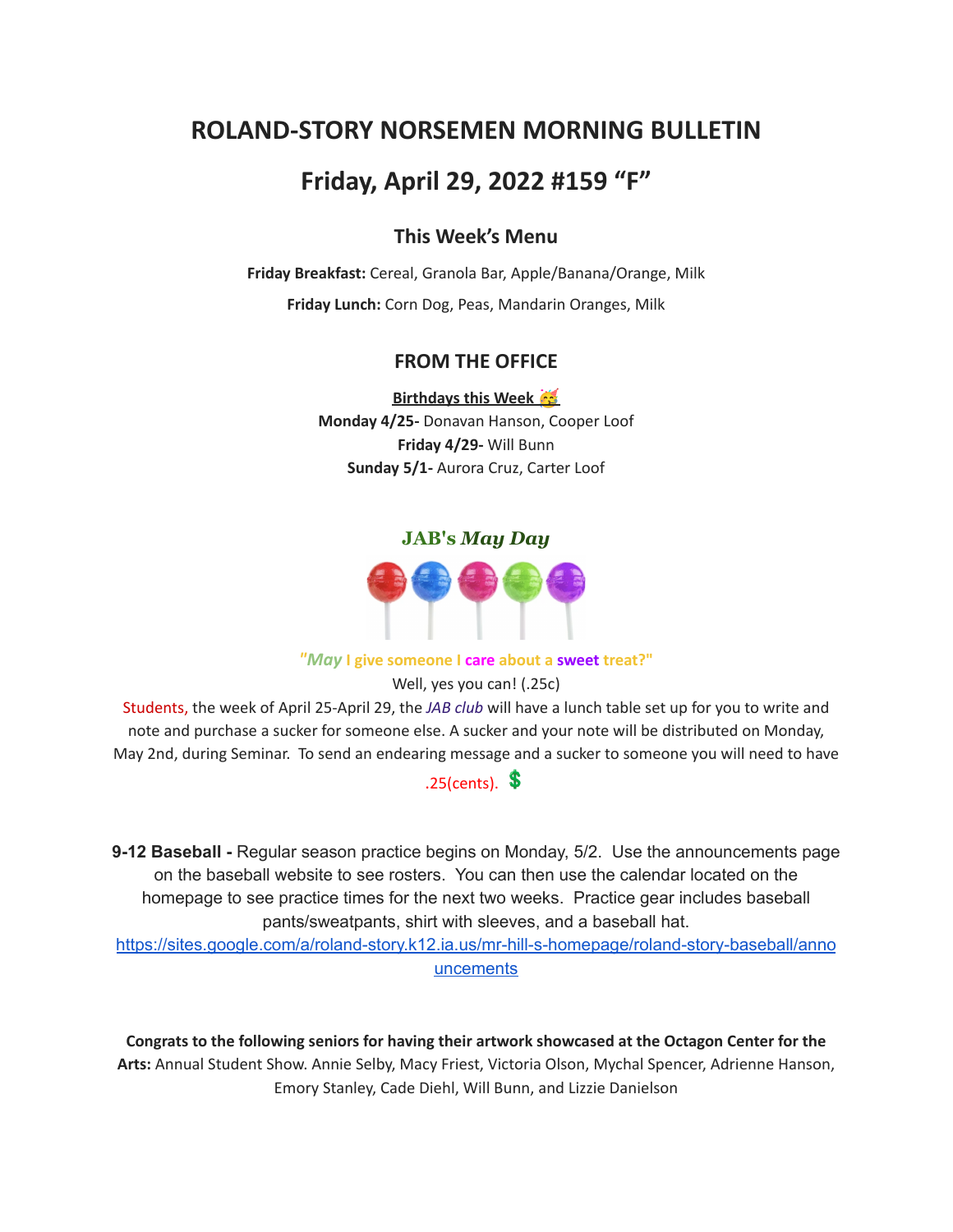Exhibit opens Saturday, April 30th in the Octagon's Community Gallery (427 Douglas Ave, Ames). Tentative reception will be Thursday, May 5th from 6-730PM with juror announcements (masks required). The show will be viewable during business hours until Saturday, May 14th.

**GRAPHIC DESIGN CONTEST -** The Iowa High School Esports Association is holding a logo contest to update the IAHSEA logo. Submissions are being accepted until May 16. Read about the rules and how to submit here: [bit.ly/IAHSEAlogo.](http://bit.ly/IAHSEAlogo) This contest is open to all students, staff, and faculty at Roland-Story. If you have questions, see Mr. Klett.

**Volunteer Hours Opportunities**: The Roland Park Board is having a spring clean-up day at Erickson Park at 10 am, Saturday, May 7, to help for silver chord or Key Club hours. There will be a brat/hamburger feed going on at the same time so you can get a nice meal as well!

There is also a spring clean-up day at the Mackey area on Sunday, May 1st, starting at 1pm. Bring any gloves, rakes, shop vacs, containers for trash, and other tools to help us tidy up and finish a few projects in the area.

**2022 Baseball 9-12 Parent Meeting -** Date for the 2022 baseball parent meeting will be Friday, 4/29 @ 5:30pm. Meeting will take place at the HS baseball field, if there is poor weather the meeting will take place in the south gym. For those unable to attend the meeting the 2022 team handbook can be found on the announcements page of the baseball website.

<https://sites.google.com/a/roland-story.k12.ia.us/mr-hill-s-homepage/roland-story-baseball>

#### **Seniors: Friday May 20th- Mandatory to walk in graduation ceremony**

- Bowling at 9am/ Hot Dogs and Chips at 10:30/ Leave by 11:25
	- Graduation Practice 11:30-12:45
	- Walk through the elementary school at 1:30



**[COUNSELOR FOLDER](https://docs.google.com/document/d/1vmwczNPbDzXe9vFaG5LJMQ7NYDv-i4oQJHybqA65TUc/edit?usp=sharing) (9-12)-Click here**

**Online DMACC classes for Fall 2022**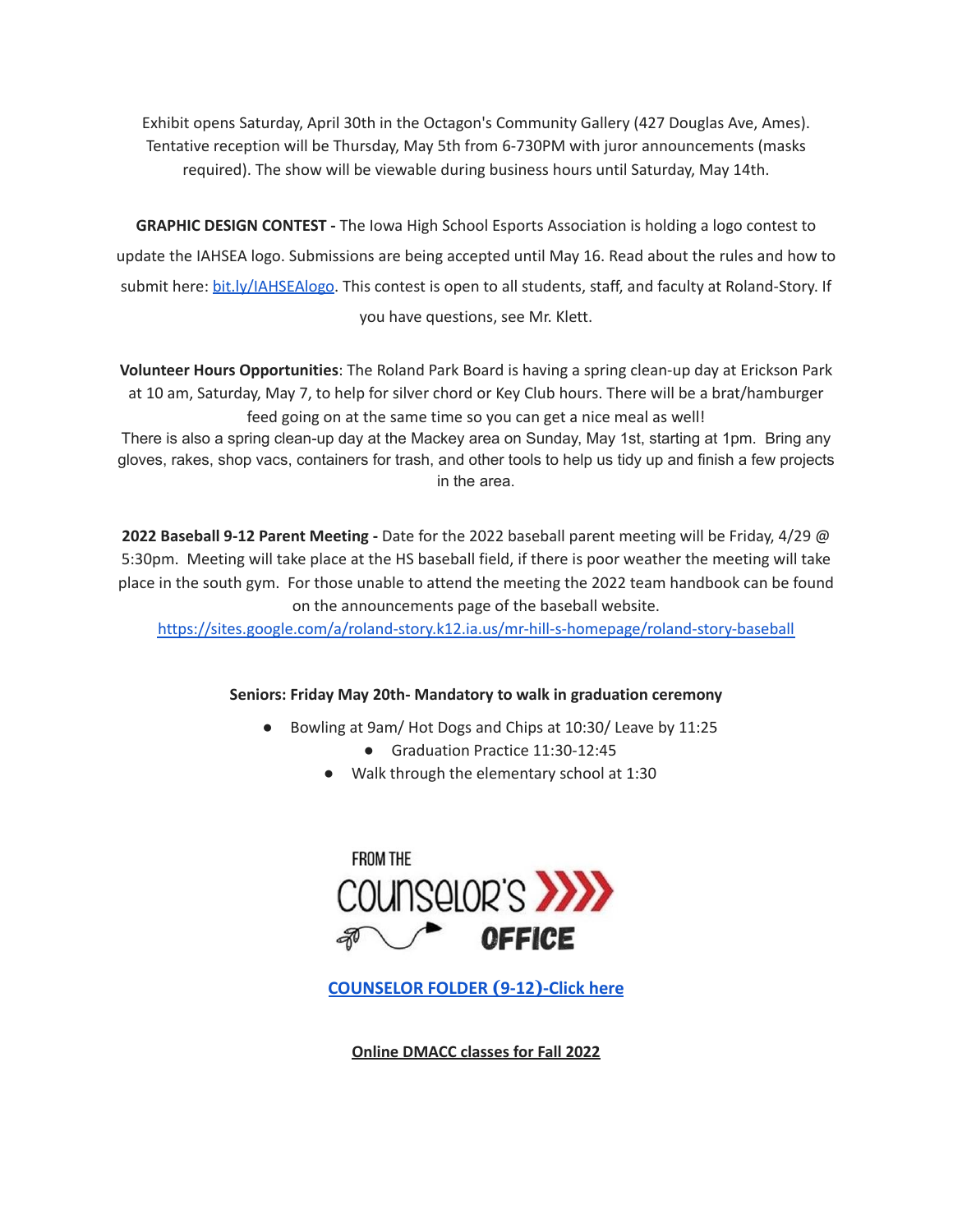An important message to remember about DMACC online is that you, the student, must register for the class. Once you register online then the counseling department receives a notice to approve it.



### *Future Seminar Career Presentations*

**Tuesday, April 26 \*Fire Science** Click here for [information](https://www.dmacc.edu/programs/fire/Pages/welcome.aspx)

**Thursday, April 28 \*Story City Manufacturing and Tours**

(All juniors. This is a day event)

**Tuesday, May 3 Presenter: \*Architecture/Construction** Eric Vermeer. He has over <sup>15</sup> years of experience working

in architecture and engineering. Eric is the go-to person at 10 Fold for master planning, construction cost estimating, structural engineering, structural and architectural forensics, project management, and architectural design.

Wednesday, May 4 \***Video Production** Click here for more [information](https://www.dmacc.edu/programs/video/Pages/welcome.aspx)

#### **Tuesday, May 10 \*Medical Fields -Mary Greeley Presenters**

\*Students, via My Academic Plan Career Clusters you will be requested to come to these presentations.

If ANYONE wants to attend these sessions please sign up in the Counselor's office at least one day prior

to the presentation!

*RS students, take time for your mental health* by registering for this "Teens Training Teens-Psychological First Aid (PFA)" This 3-hour online course will teach students how to manage their distress and cope with post-disaster stress and adversity. (See [attached](https://drive.google.com/file/d/18ZxsDgb9mTVccDP5AD1ejwqoEi1MNUwE/view?usp=sharing) flyer.)



**Local Scholarship**

[Jim & Marilyn Hanson \(RS Foundation\) Scholarship](https://docs.google.com/document/d/1ZTlh8dBWKYLTE2ZXAX8cFE_071yzMHCiRBXRqeR_Sv8/edit?usp=sharing)- \$1,000/4yr due 4/22 @12:00pm- pursuing a major in forestry, math related field, and/or education.

**RS Silver Cord [Scholarship](https://docs.google.com/document/d/12og0k5MTIc1OeFEzEig2sJZbI5ykSKtMlEJRu1iKhdA/edit?usp=sharing)** Make a copy, fill, print and turn into Counselor's office \$500 due 5/4 @12:00pm